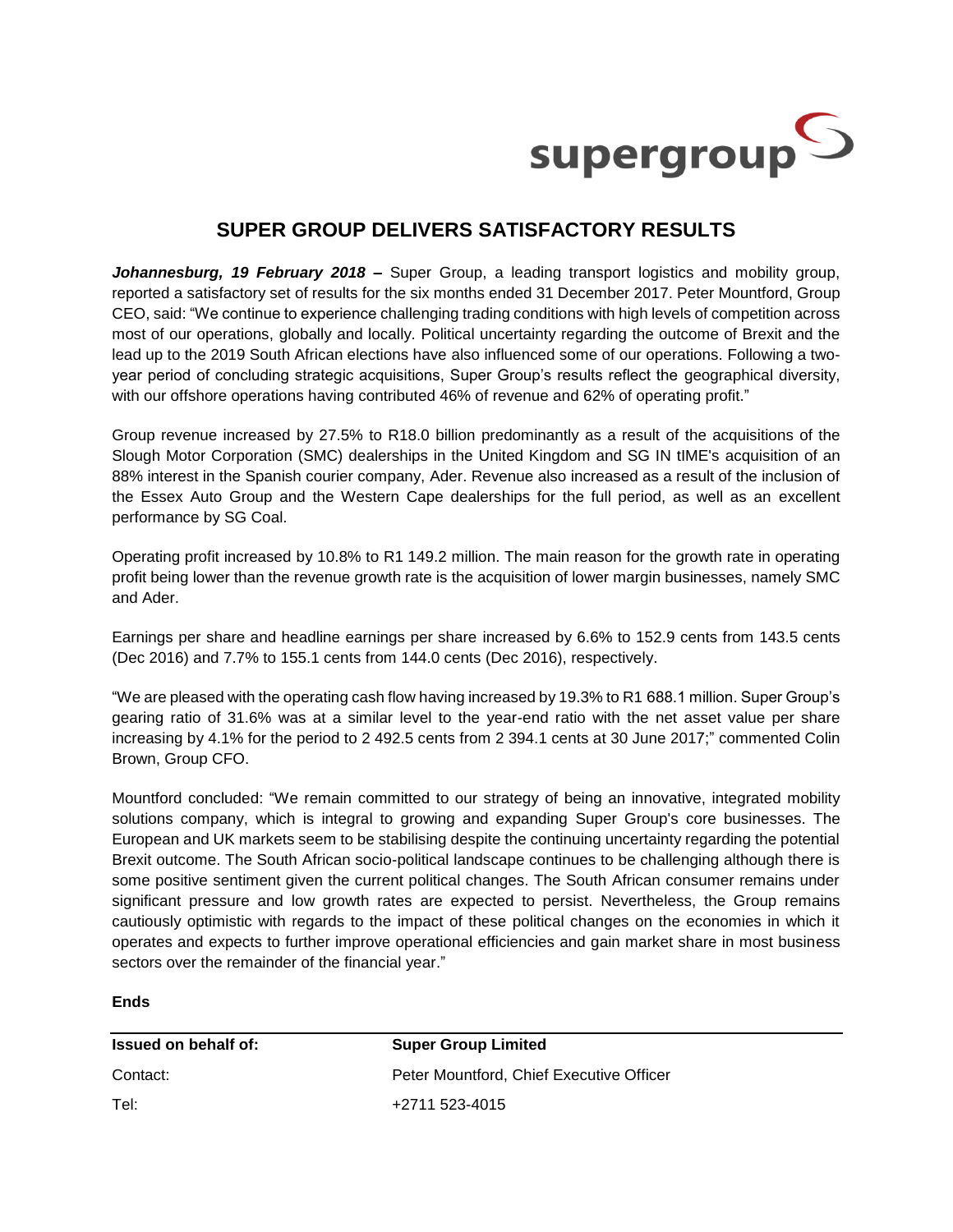| Compiled and released by: | <b>Keyter Rech Investor Solutions</b> |
|---------------------------|---------------------------------------|
| Contact:                  | Marlize Keyter                        |
| Tel:                      | 083 701 2021 / 087 351 3810           |
| Email:                    | mkeyter@kris.co.za                    |
| <b>Issue date:</b>        | 19 February 2018                      |
| <b>JSE code:</b>          | <b>SPG</b>                            |
| Website:                  | www.supergroup.co.za                  |

## **Notes to the Editor**

Super Group is a leading transport logistics and mobility group, headquartered in South Africa. The Group includes supply chain, dealerships and fleet solutions businesses focused on offering a comprehensive range of services, utilising world-class skills and technology. The Supply Chain division comprises Supply Chain Africa (consisting of Supply Chain South Africa and African Logistics) and Supply Chain Europe (representing the 75% interest in SG IN tIME); the Fleet Solutions division comprises Fleet Africa and SG Fleet (Super Group's 55.3% interest in SG Fleet Group Limited, a listed Australian fleet management business); the Dealerships division comprises Dealerships SA and Dealerships UK (being the 100% interest in Allen Ford (UK), Essex Auto Group Limited and Slough Motor Corporation); and the Services Division (consisting of the Group's Treasury operations and Corporate Office).

**Supply Chain Africa's** SG Consumer, SG Convenience, Digistics and SG Freight businesses were largely impacted by the weak consumer demand experienced in the FMCG and Quick Service Restaurant industries. SG Coal delivered another excellent set of results compared to the prior period. Super Rent, SG Mobility and African Logistics performed satisfactorily over the reporting period, however, these businesses experienced pressure on margins. Phola Coaches and VSc Solutions reported disappointing results as a result of the competitive environment in which they trade. Super Group acquired a 90% interest in the MDS Group, a web-based express domestic courier company, servicing both individuals and corporates including some of the country's largest multinationals. In addition, Super Group acquired the remaining 45% of Digistics and an additional 15% in Legend, as well as sold 15% of SG Coal to the Group's Black Empowerment Scheme.

**Supply Chain Europe's** results of SG IN tIME, a Time-critical Delivery Services company, included the results of Ader, a Spanish courier and express transport operator, acquired effective July 2017. Ader's business operates at lower margins than IN tIME, impacting the division's overall operating margin. The weakening of the average Rand against the Euro positively impacted Super Group's profit before tax to an amount of R1.4 million (Dec 2016: R1.3 million).

**Fleet Africa** delivered an expected decline in results. The Transnet and other major contracts continued to perform well. Both the roll-out of the City of Tshwane emergency vehicles and the National Department of Transport maintenance contract are progressing slowly. New tenders continue to be submitted.

**SG Fleet** reported a good set of results and benefitted from the inclusion of Motiva (UK) for the full period compared to only one month in the comparable prior period. Fairly tough trading conditions were experienced in 2Q2018. The novated lease market softened, subdued consumer sentiment was felt and winning contracts in the heavy commercial vehicle segment at acceptable returns posed a challenge. The